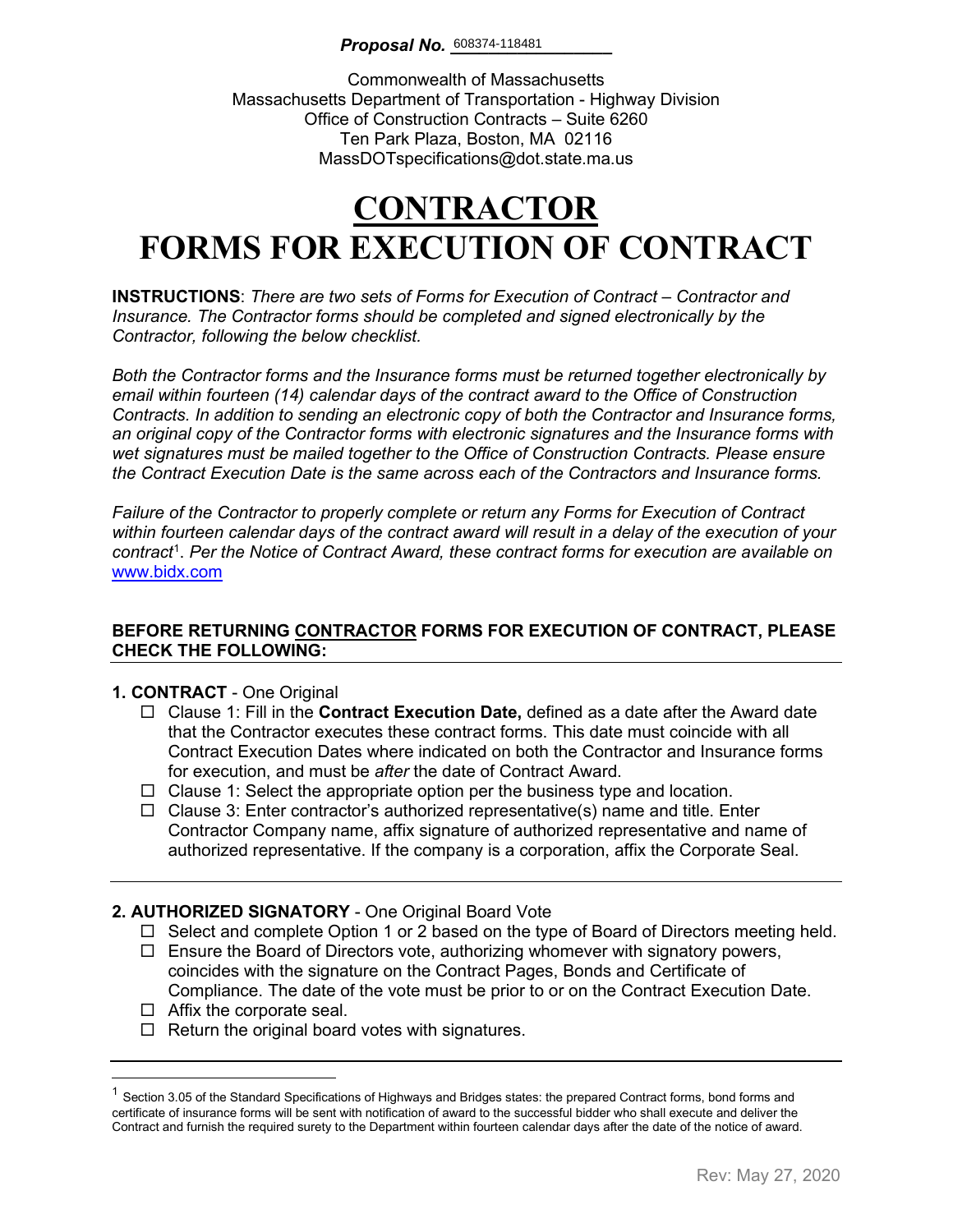### **3. CERTIFICATION OF CONTRACTOR AND MASSDOT** - One Original

- $\Box$  This form is required only on federal aid projects (if provided within Forms for Execution).
- $\Box$  Complete the Certification of Contractor section on the top half of this page. Sign and enter the Contract Execution Date.

#### **4. CERTIFICATE OF COMPLIANCE** - One Original

- $\Box$  Enter authorized signatory name and title, company name, and address for principle place of business.
- $\Box$  Sign, enter title, name, and Contract Execution Date.

#### **5.1 DOCUMENT 00859 CONTRACTOR/SUBCONTRACTOR CERTIFICATION** - One Original

- $\Box$  Enter the prime contractor name and date (must be the contract execution date). The contract number, project number, federal aid number (if applicable), location, and description will be completed by MassDOT. Do not enter a Subcontractor name.
- $\Box$  Complete only Part 1 at this time. Check off documents used for the project. Check the forms required for all *non-*M/W/SDV/DBEs.
	- $\circ$  For all projects (federal aid and non-federal aid), the following Documents are required: 00820, 00821, 00859, 00860
	- o For non-federal aid (NFA) projects, Document 00761 is required in addition to:
		- For Joint Check arrangements, Document B00846 is required.
		- **For Joint Ventures, Document B00847 is required.**
	- o For federal aid (FA) projects:
		- **For Joint Check arrangements, Document B00855 is required.**
		- For Joint Ventures, Document B00856 is required.
		- For trainee(s) requirements (Federal On-the-Job Training), 00875 is required.
- $\Box$  Enter the date. Sign and enter name of authorized signatory of the prime contractor.
- **Do not complete Part 2 Subcontractor Certification at this time.** This section should be completed at a later date following the execution of these contract forms.

#### **5.2 DOCUMENT 00859 CONTRACTOR/SUBCONTRACTOR CERTIFICATION (2nd Copy)** -

One Original (Only Applicable if Contract Includes DBE or M/W/SDVBE Requirements)

- $\Box$  A 2<sup>nd</sup> copy of the Document 00859 is only required if the contract contains federal DBE or state M/W/SDVBE requirements. The  $2^{nd}$  copy should indicate the forms required for all such DBEs or M/W/SDVBEs.
- $\Box$  Enter the prime contractor name and date (must be the contract execution date). The contract number, project number, federal aid number (if applicable), location, and description will be completed by MassDOT. Do not enter a Subcontractor name.
- $\Box$  Complete only Part 1. Check off documents used for the project. If the project has DBE or M/W/SDVBE requirements, the second copy of Document 00859 must indicate required forms for DBEs or M/W/SDVBEs.
	- $\circ$  For all projects (federal aid and non-federal aid), the following Documents are required: 00820, 00821, 00859, 00860
	- o For non-federal aid (NFA) projects, Document 00761 is required in addition to:
		- If there is an M/WBE and/or SDVBE goal, Document 00718 is required
			- **If there is an M/WBE goal, B00842 and B00843 are required**
		- **If there is an SDVBE goal, B00844 and B00845 are required**
		- **For Joint Check arrangements, Document B00846 is required.**
		- **For Joint Ventures, Document B00847 is required.**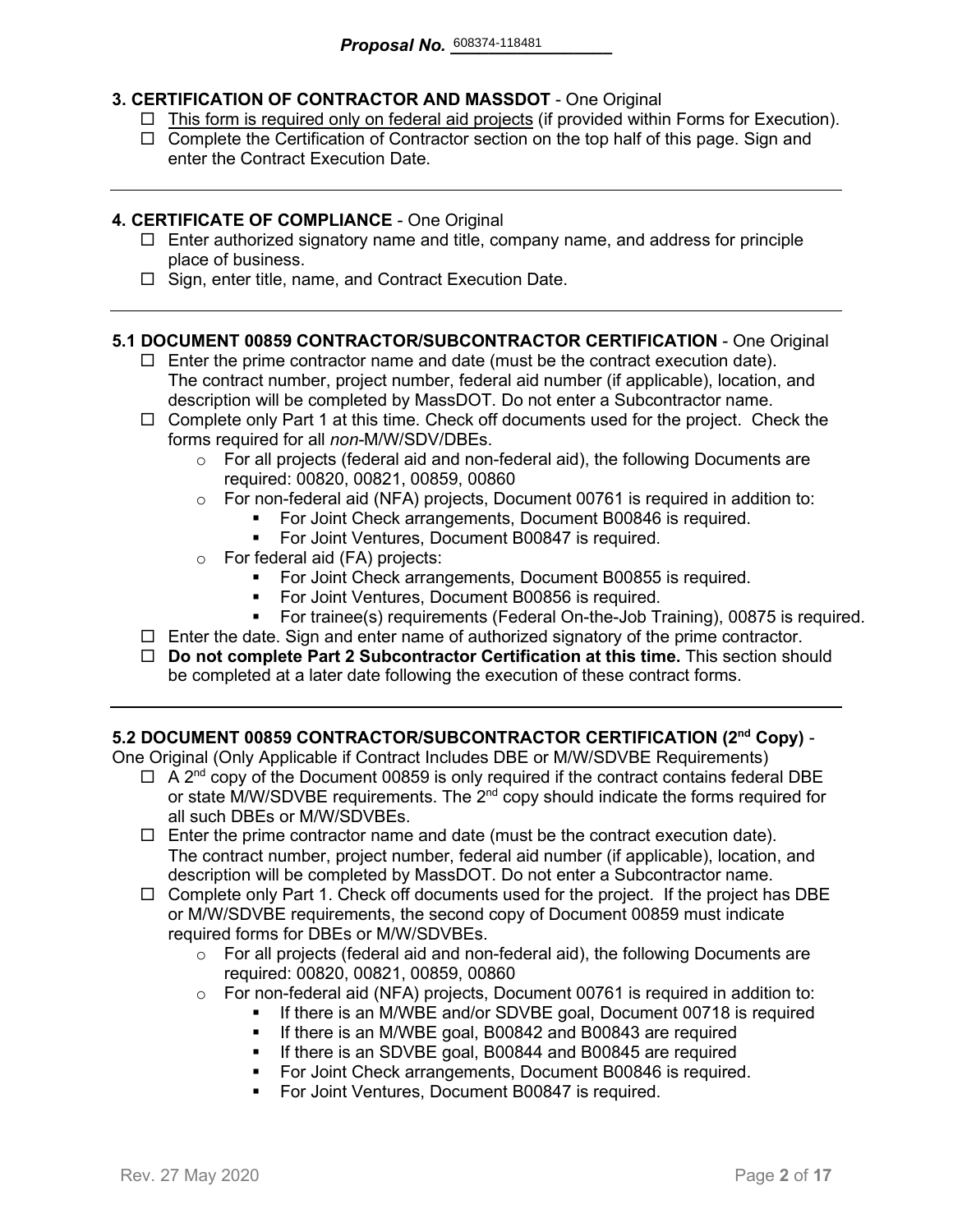- o For federal aid (FA) projects:
	- If there is a DBE goal, Documents 00719, B00853, B00854 are required.
	- For Joint Check arrangements, Document B00855 is required.
	- **For Joint Ventures, Document B00856 is required.**
	- For trainee(s) requirements (Federal On-the-Job Training), 00875 is required.
- $\Box$  Enter the date. Sign and enter name of authorized signatory of the prime contractor.
- **Do not complete Part 2 Subcontractor Certification at this time.** This section should be completed at a later date following the execution of these contract forms.

#### **6. OUT OF STATE CERTIFICATE (SAMPLE)** - One Original

- $\Box$  If your corporation is not located in Massachusetts, an Out of State Certificate certifying that you are eligible to do business in the Commonwealth of Massachusetts must be submitted. This certificate is obtained at the Secretary of State's office, One Ashburton Place, 17th Floor, Boston, MA 02108, (617) 727-9640.
- $\Box$  A digital copy of this certificate must be included together with the electronic submission of the Contractor forms and the Insurance forms, and a paper copy provided by mail with the original Contractor and Insurance forms.
- **7. DIESEL CONSTRUCTION EQUIPMENT DATA SHEET** One Original (If Applicable)
	- $\Box$  Submit a certified list of all applicable Diesel Construction Equipment (DCE) to be utilized on the project and provide the required information for each DCE in tabular form. A standardized form is provided; an electronic file may be submitted.
	- $\Box$  For each piece of DCE, the Contractor must also submit digital color pictures showing the machine and the MassDOT-issued compliance label (with inspection tag number).
	- $\Box$  The Contractor and subcontractor must maintain detailed records of all DCE used on the project, including the duration times the DCE is used on the project site. Records must be available for inspection by MassDOT. The engineer must be immediately notified of any new DCE brought onto the project.
	- $\Box$  For more information on the Diesel Retrofit Specification please visit [www.mass.gov.](https://www.mass.gov/service-details/massdot-diesel-retrofit-specification)

**Complete and sign the Contractor forms electronically, following the checklist. The Contractor forms and the Insurance forms must be returned together electronically by email within fourteen (14) calendar days of the contract award to the Office of Construction Contracts. In addition to sending an electronic copy of both the Contractor and Insurance forms, an original copy of the Contractor forms (with electronic signatures) and Insurance forms (with wet signatures) must be mailed together to the Office of Construction Contracts.**

> Please contact the Office of Construction Contracts with questions at [MassDOTspecifications@dot.state.ma.us.](mailto:MassDOTspecifications@dot.state.ma.us)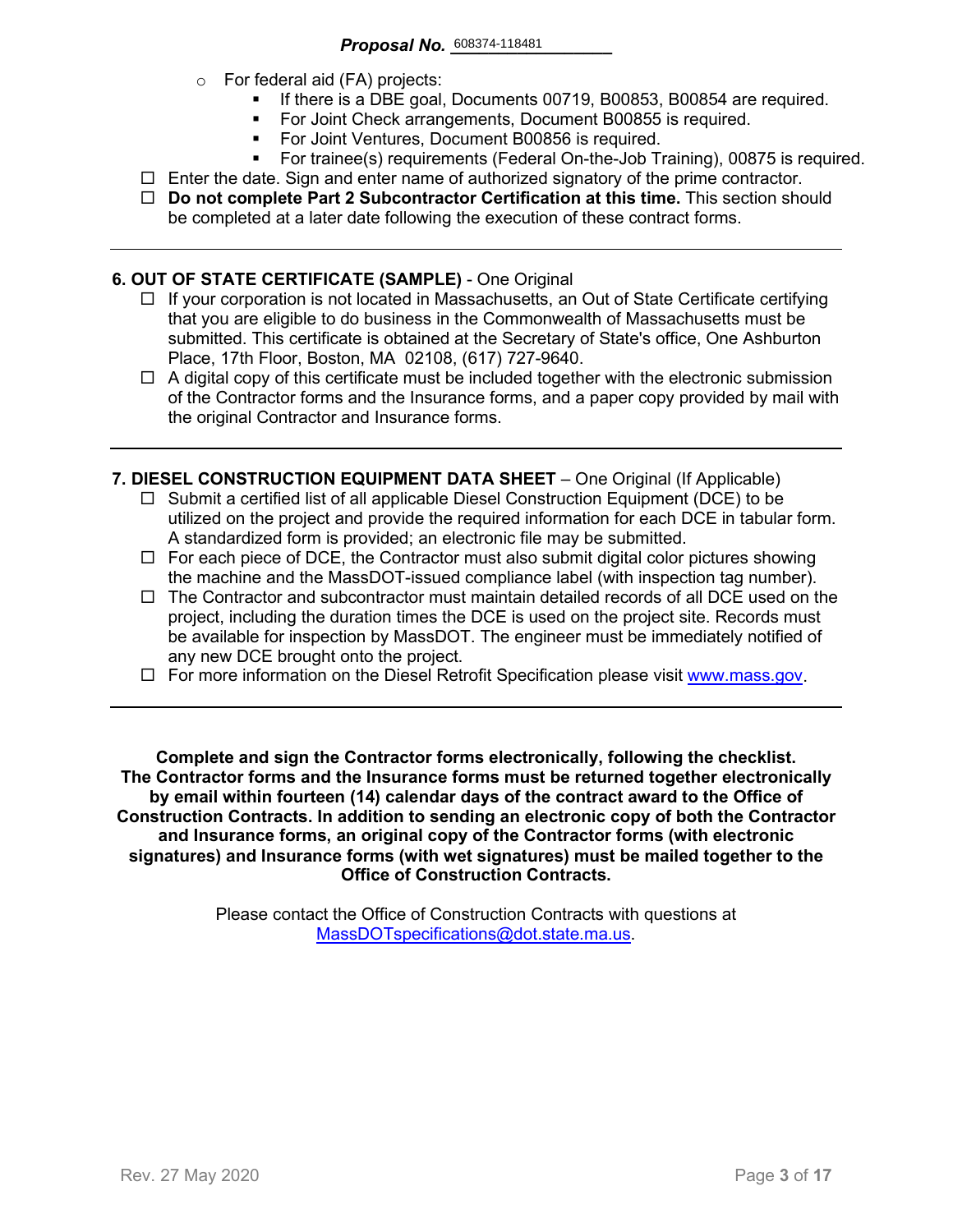### 1. CONTRACT

**Clause 1.** This agreement made **Clause 1.** This agreement made the Commonwealth of Massachusetts, by the Massachusetts Department of Transportation – Highway Division, for the said Commonwealth, and

\_\_\_\_\_\_\_\_\_\_\_\_\_\_\_\_\_\_\_\_\_\_\_\_\_\_\_\_\_\_\_\_\_\_\_\_\_\_\_\_\_\_\_\_\_\_\_\_\_\_\_\_\_\_\_\_\_\_\_\_\_\_\_ (Contractor Name),

| $\Box$ [OPTION 1 – LLC or JV] a                                                  | (Type of Business Structure) |  |
|----------------------------------------------------------------------------------|------------------------------|--|
| registered to do business in the Commonwealth of Massachusetts under MGL Chapter |                              |  |
| 156C and having a usual place of business in                                     |                              |  |
|                                                                                  | (Contractor Town/City),      |  |

\_\_\_\_\_\_\_\_\_\_\_\_\_\_\_\_\_\_\_\_\_\_\_\_\_\_\_\_\_\_\_\_\_\_ (Contractor State), herein called the Contractor.

*or*

| $\Box$ [OPTION 2 – In-State Contractor] a<br>duly organized under the laws of the Commonwealth of Massachusetts and having a |                                                   | (Type of Business Structure) |
|------------------------------------------------------------------------------------------------------------------------------|---------------------------------------------------|------------------------------|
| usual place of business in                                                                                                   |                                                   | (Contractor Town/City),      |
| Massachusetts, herein called the Contractor.                                                                                 |                                                   |                              |
|                                                                                                                              |                                                   |                              |
| or                                                                                                                           |                                                   |                              |
|                                                                                                                              |                                                   |                              |
| $\Box$ [OPTION 3 – Out-of-State Contractor] a                                                                                |                                                   | (Type of Business Structure) |
| duly organized under the laws of                                                                                             |                                                   | (Contractor State) and       |
| registered to do business in the Commonwealth of Massachusetts and having a usual                                            |                                                   |                              |
| place of business in                                                                                                         |                                                   | (Contractor Town/City),      |
|                                                                                                                              | (Contractor State), herein called the Contractor. |                              |

Additional Notes:

**Clause 2.** Witnesseth, That the parties to this agreement, each in consideration of the agreements on the part of the other herein contained, do hereby agree, the Commonwealth of Massachusetts for itself, and said Contractor for itself and its successors and assigns as follows: The contractor agrees to furnish all equipment, machinery, tools and labor and furnish and deliver all materials required to be furnished and delivered in and about the improvement and to do and perform all work in

West Springfield - Roadway Reconstruction and Related Work (Including Signals) on a Section of Memorial Avenue (Route 147)<br> **Example 20 Access 20 Access 20 Access 20 Access 20 Access 20 Access 20 Access 20 Access 20 Access** 

in strict conformity with the provisions herein contained and of the Notice to Contractors, Proposal and Special Provisions hereto attached, and the applicable Standard Specifications for Highways and Bridges with the plans referred to herein. All said plans, Standard Specifications, Supplemental Specifications, Special Provisions, Notice to Contractors and Proposal are hereby made a part of this contract.

**Clause 3.** In consideration of the foregoing premises the Commonwealth agrees to pay and the Contractor agrees to receive as full compensation for everything furnished and done by the Contractor under this contract, including all work required but not shown on the plans for the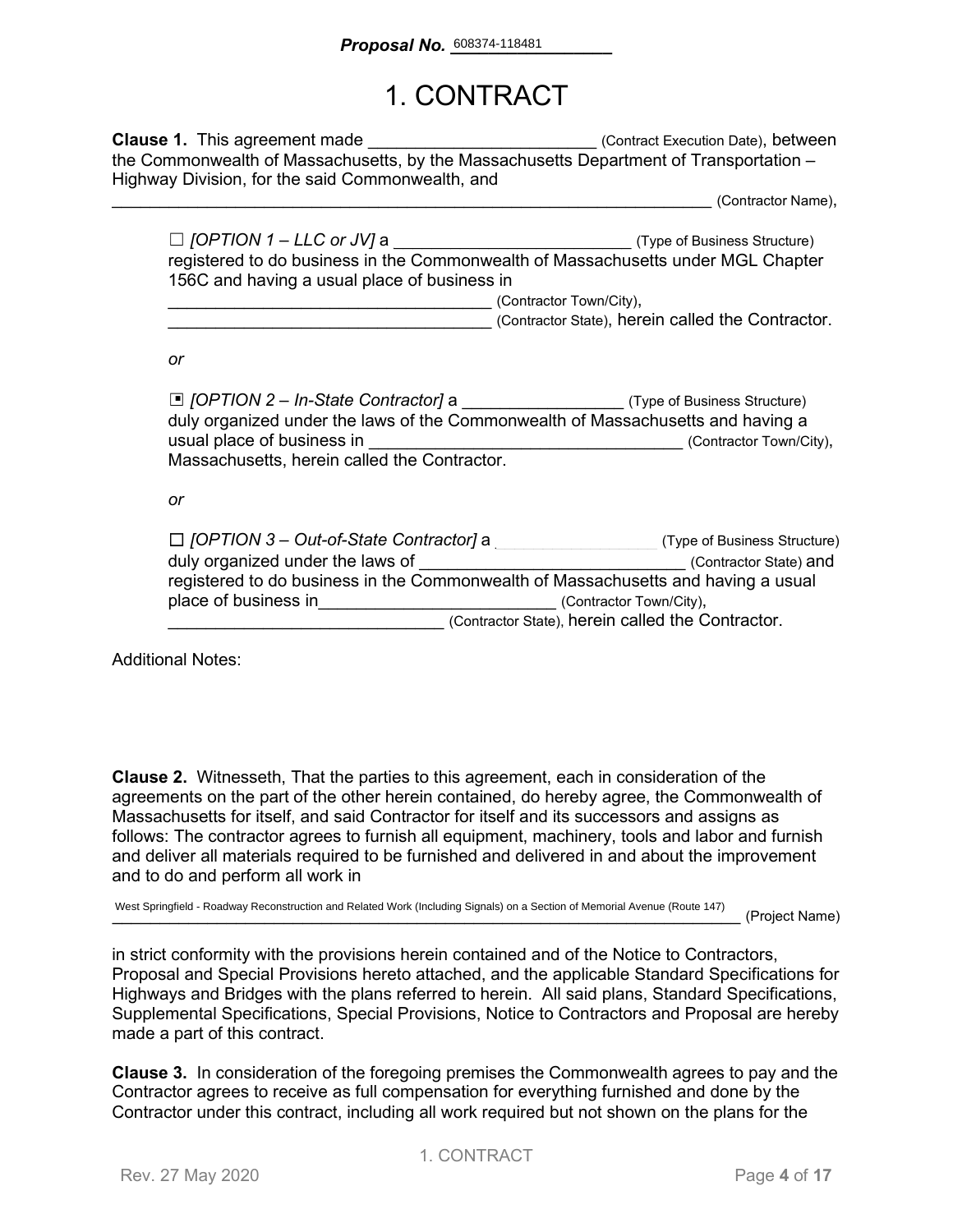items herein mentioned, and also for all loss or damage arising out of the nature of the work aforesaid, or from the action of the elements, or from any delay or from any unforeseen obstruction or difficulty encountered in the prosecution of the work, and for all risks of every description connected with the work, and for all expenses incurred by or in consequence of the suspension or discontinuance of the work as herein specified, and for well and faithfully completing the work, and the whole thereof, as herein provided, such unit prices are set out in the accompanying proposal, and for all work required, for which there is no item in the proposal, such compensation as is provided for in the aforesaid specifications.

On November 1, 2009, the Massachusetts Department of Highways was abolished, and all assets, liabilities, and obligations became those of the Massachusetts Department of Transportation. Anywhere in this contract the terms Commission, Commonwealth, Department of Public Works, Department, Massachusetts Highway Department, MassHighway, Party of the First Part, or any other term intending to mean the former Massachusetts Department of Highways is herein used, it shall be interpreted to mean the Massachusetts Department of Transportation or applicable employee of MassDOT unless the context clearly requires otherwise.

Pursuant to St. 2009, c. 25 "An Act Modernizing the Transportation Systems of the Commonwealth", as amended, the Massachusetts Department of Transportation has by operation of law inherited all rights and obligations pursuant to any contract, and therefore parties to this contract hereby acknowledge and agree that its terms shall be liberally construed and interpreted to maintain the rights and obligations of the Massachusetts Department of Transportation. Furthermore, the parties hereby acknowledge and agree that the transfer of all rights and obligations from the Massachusetts Department of Highways to the Massachusetts Department of Transportation shall not have the effect of altering or eliminating any provision of this contract in a manner that inures to the detriment of the Massachusetts Department of Transportation.

In witness whereof, the said Contractor has caused these presents to be signed in its name and behalf and its corporate seal to be hereto affixed by

\_\_\_\_\_\_\_\_\_\_\_\_\_\_\_\_\_\_\_\_\_\_\_\_\_\_\_\_\_\_\_\_\_\_\_\_\_\_\_\_\_ (Authorized Signatory Name)

| thereto duly authorized, and the said Commonwealth has executed these presents by The<br>Massachusetts Department of Transportation on the year and day above written. |
|------------------------------------------------------------------------------------------------------------------------------------------------------------------------|
| (Authorized Representative Signature)                                                                                                                                  |
| (Authorized Signature)<br>(Authorized Signatory Name)                                                                                                                  |
| (Contractor Name)<br><b>Contractor Corporate Seal</b>                                                                                                                  |
|                                                                                                                                                                        |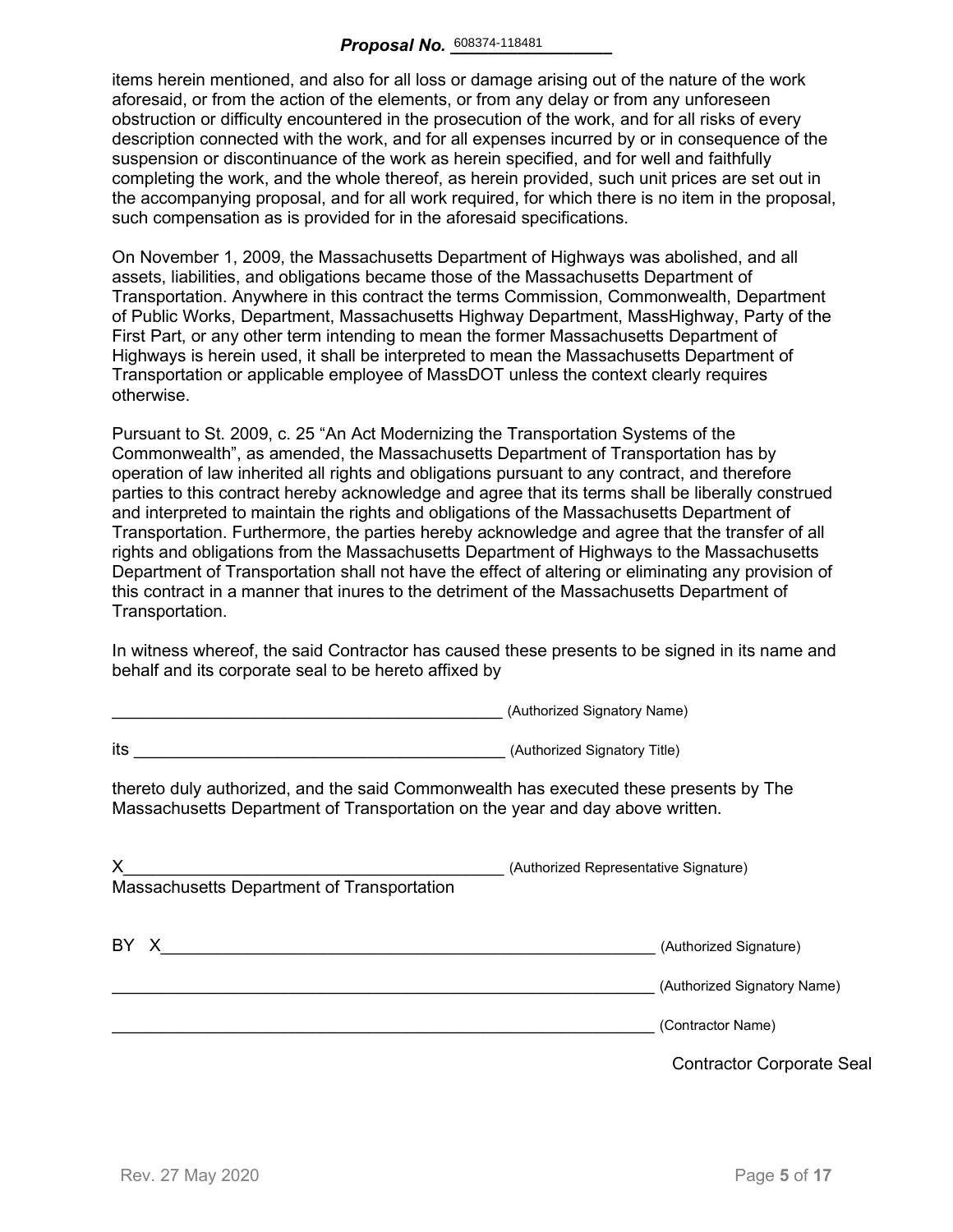## 2. AUTHORIZED SIGNATORY

|    | $\Box$ [Option 1] At a meeting of the Board of Directors of the                                                                                                                                                                                                                                                                                                 |                            |
|----|-----------------------------------------------------------------------------------------------------------------------------------------------------------------------------------------------------------------------------------------------------------------------------------------------------------------------------------------------------------------|----------------------------|
|    |                                                                                                                                                                                                                                                                                                                                                                 | (Contractor Name) held on  |
|    | (Date of Meeting), at which all the Directors were present or waived notice, it was                                                                                                                                                                                                                                                                             |                            |
| or |                                                                                                                                                                                                                                                                                                                                                                 |                            |
|    |                                                                                                                                                                                                                                                                                                                                                                 |                            |
|    | $\Box$ [Option 2] At a regularly called meeting of the Board of Directors of the                                                                                                                                                                                                                                                                                | (Contractor Name)          |
|    | held on <u>Netter Alexander (Date of Meeting), at which a quorum was present, it was</u>                                                                                                                                                                                                                                                                        |                            |
|    |                                                                                                                                                                                                                                                                                                                                                                 |                            |
|    | (Title of Authorized Signatory) <b>of this company, and</b><br>they are hereby authorized to execute contracts and bonds in the name and behalf of said<br>company, and affix its corporate seal thereto; and such execution of any contract or obligation in<br>Authorized Signatory) under seal of this company shall be valid and binding upon this company. |                            |
|    | A True Copy Attest:                                                                                                                                                                                                                                                                                                                                             |                            |
|    |                                                                                                                                                                                                                                                                                                                                                                 |                            |
|    | (Clerk Name) (Clerk Name)                                                                                                                                                                                                                                                                                                                                       |                            |
|    | Later Charles (Place of Business)                                                                                                                                                                                                                                                                                                                               |                            |
|    | (Business Address)                                                                                                                                                                                                                                                                                                                                              |                            |
|    | (Contract Execution Date)                                                                                                                                                                                                                                                                                                                                       |                            |
|    | <u> 1988 - Johann Stoff, deutscher Stoffen und der Stoffen und der Stoffen und der Stoffen und der Stoffen und d</u>                                                                                                                                                                                                                                            | (Contractor Name) and that |
|    |                                                                                                                                                                                                                                                                                                                                                                 |                            |
|    |                                                                                                                                                                                                                                                                                                                                                                 |                            |
|    | the above vote has not been amended or rescinded and remains in full force and as of this date.                                                                                                                                                                                                                                                                 |                            |
|    | (Clerk Signature)                                                                                                                                                                                                                                                                                                                                               |                            |
|    | <b>Contractor Corporate Seal</b>                                                                                                                                                                                                                                                                                                                                |                            |
|    |                                                                                                                                                                                                                                                                                                                                                                 |                            |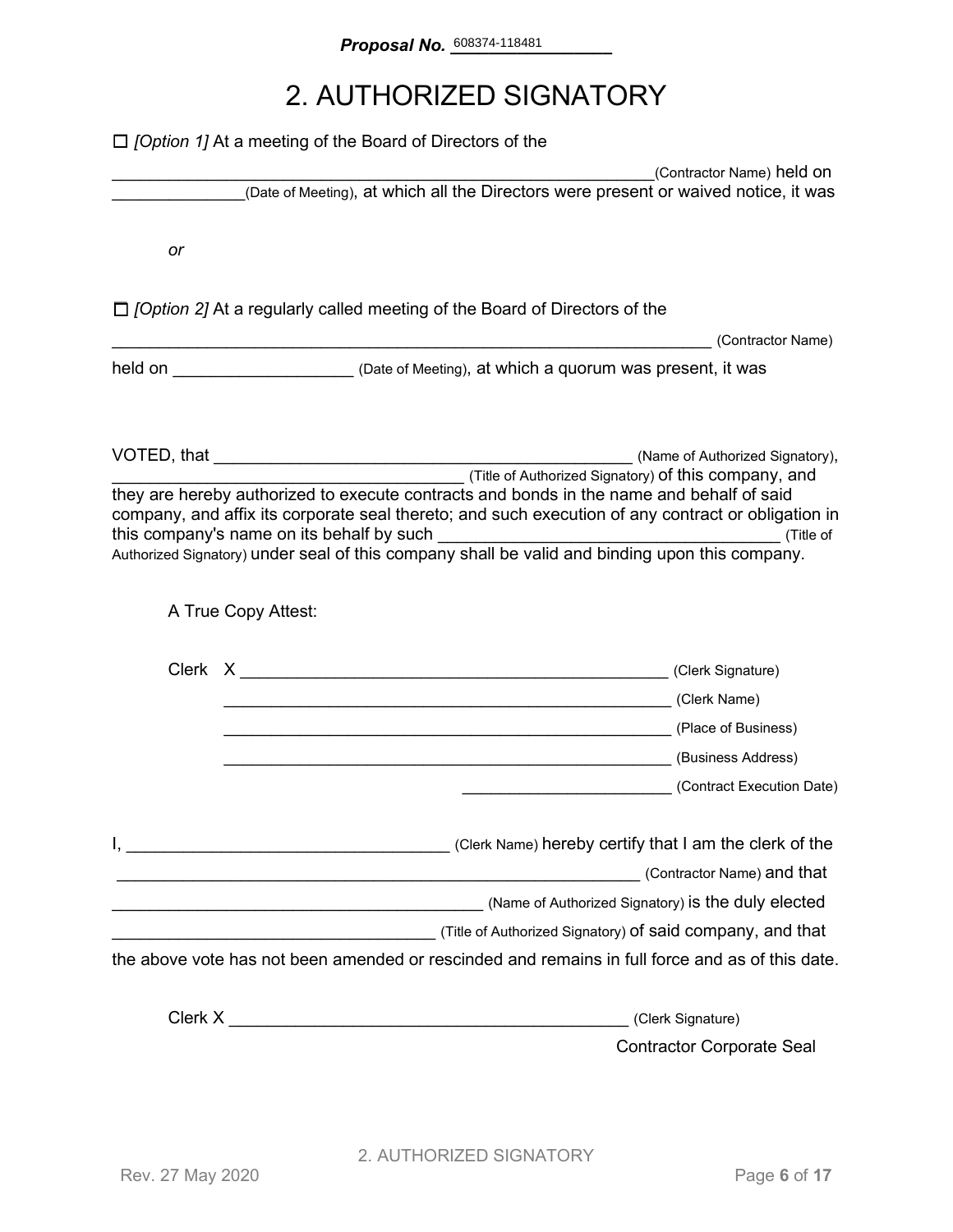State Contract No. Federal Aid Project<br>State MASSACHUSETTS 118481 STP-0032(022) & TAP-0032(022)

### 3. CERTIFICATION OF CONTRACTOR AND MASSDOT

#### *Certification of Contractor*

| I hereby certify that I am the                    | (Authorized Signatory Title) |
|---------------------------------------------------|------------------------------|
| and duly authorized representative of the firm of |                              |
|                                                   | (Contractor Name)            |

whose address is \_\_\_\_\_\_\_\_\_\_\_\_\_\_\_\_\_\_\_\_\_\_\_\_\_\_\_\_\_\_\_\_\_\_\_\_\_\_\_\_\_\_\_\_\_\_\_ (Contractor Address) and that neither I nor the above firm I here represent has:

- a. employed or retained for a commission, percentage, brokerage contingent fee, or other consideration, any firm or person (other than a bona fide employee working solely for me or the above contractor) to solicit or secure this contract,
- b. agreed, as an express or implied condition for obtaining this contract to employ or retain the services of any firm or person in connection with carrying out the contract;

except as here expressly stated (if any):

I acknowledge that this certificate is to be furnished to the State Highway Department and the Federal Highway Administration U.S. Department of Transportation in connection with this contract involving participation of Federal Aid Highway Funds, and is subject to applicable State and Federal Laws, both criminal and civil.

\_\_\_\_\_\_\_\_\_\_\_\_\_\_\_\_\_\_\_\_\_\_\_\_\_\_\_\_\_\_\_\_\_\_\_\_\_\_\_\_\_\_\_\_\_\_\_\_\_\_\_\_\_\_\_\_\_\_\_\_\_\_\_\_\_\_\_\_\_\_\_\_\_\_\_\_ \_\_\_\_\_\_\_\_\_\_\_\_\_\_\_\_\_\_\_\_\_\_\_\_\_\_\_\_\_\_\_\_\_\_\_\_\_\_\_\_\_\_\_\_\_\_\_\_\_\_\_\_\_\_\_\_\_\_\_\_\_\_\_\_\_\_\_\_\_\_\_\_\_\_\_\_

| Signature X |                        | Date |                           |
|-------------|------------------------|------|---------------------------|
|             | (Authorized Signature) |      | (Contract Execution Date) |

### *Certification of MassDOT – Highway Division*

I hereby certify that I am the Chief Engineer of the MassDOT – Highway Division of the Commonwealth of Massachusetts and the above contracting firm or his representative has not been required, directly or indirectly as an express or implied condition in connection with obtaining and carrying out this contract to

- a. employ or retain, or agree to employ or retain, any firm or person or
- b. pay, or agree to pay, to any firm or person, or organization, any fee, contribution, donation or consideration of any kind;

except as here expressly state (if any):

I acknowledge that this certificate is to be furnished to the Federal Highway Administration U.S. Department of Transportation in connection with this contract involving participation of Federal Aid Highway Funds, and is subject to applicable State and Federal Laws, both criminal and civil.

\_\_\_\_\_\_\_\_\_\_\_\_\_\_\_\_\_\_\_\_\_\_\_\_\_\_\_\_\_\_\_\_\_\_\_\_\_\_\_\_\_\_\_\_\_\_\_\_\_\_\_\_\_\_\_\_\_\_\_\_\_\_\_\_\_\_\_\_\_\_\_\_\_\_\_\_ \_\_\_\_\_\_\_\_\_\_\_\_\_\_\_\_\_\_\_\_\_\_\_\_\_\_\_\_\_\_\_\_\_\_\_\_\_\_\_\_\_\_\_\_\_\_\_\_\_\_\_\_\_\_\_\_\_\_\_\_\_\_\_\_\_\_\_\_\_\_\_\_\_\_\_\_.

Date \_\_\_\_\_\_\_\_\_\_\_\_\_\_\_\_ Signature X\_\_\_\_\_\_\_\_\_\_\_\_\_\_\_\_\_\_\_\_\_\_\_\_\_\_\_\_\_\_\_\_\_\_\_\_\_\_\_\_\_\_\_\_\_\_

3. CERTIFICATION OF CONTRACTOR AND MASSDOT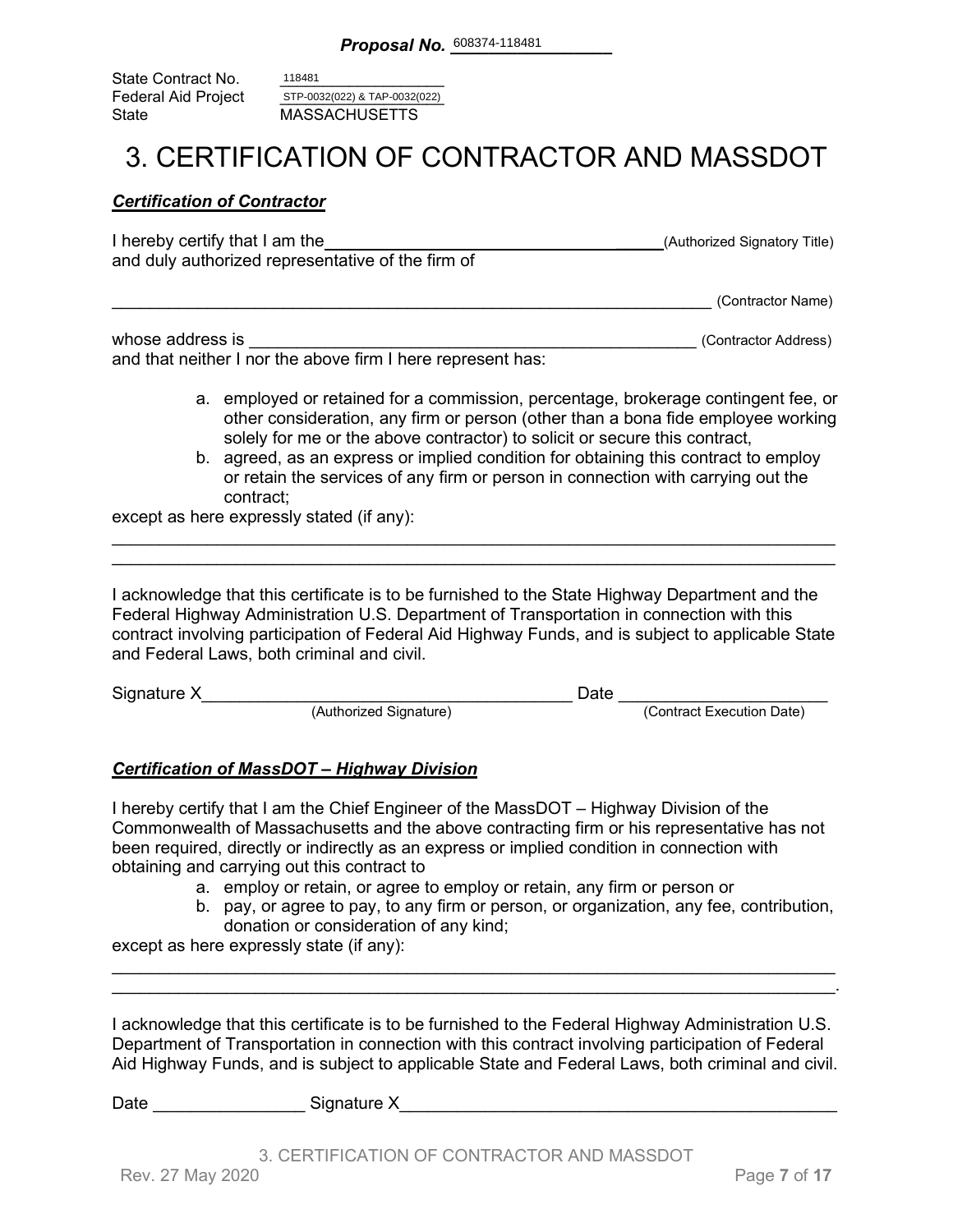|                                     | (Name of Authorized Signatory),                          |
|-------------------------------------|----------------------------------------------------------|
|                                     | (Title of Authorized Signatory) authorized signatory for |
|                                     | (Legal Contractor Name) whose principal place of         |
| business is at                      | (Contractor Address)                                     |
| and Contractor Vendor/Customer Code | (Contractor Vendor/Customer Code)                        |

do hereby certify, under the pains and penalties of perjury, that the aforementioned Contractor has complied and will continue to comply with all applicable laws, regulations, Executive Orders and policies, including, but not limited to, the following:

#### *STATE TAX COMPLIANCE*

All laws of the Commonwealth relating to taxes, including Section 36 of Chapter 233 of the Acts of 1983, amending Section of 49A (b), of Chapter 62C, General Laws;

#### *MASSACHUSETTS EMPLOYMENT SECURITY*

All employment security laws of the Commonwealth, including Section 19A (b) of Chapter 151A of the General Laws and all others related to contributions and payments in lieu of contributions;

#### *EXECUTIVE ORDER 481 – PROHIBITING THE USE OF UNDOCUMENTED WORKERS ON STATE CONTRACTS*

Contractor shall not knowingly use undocumented workers in connection with the performance of this Contract; that pursuant to federal requirements, the Contractor shall verify the immigration status of all workers assigned to this Contract, and all subcontracts related thereto, without engaging in unlawful discrimination; and that the Contractor shall not knowingly or recklessly alter, falsify, or accept altered or falsified documents from any such worker(s). The Contractor understands and agrees that breach of any of these terms during the period of each contract may be regarded as a material breach, subjecting the Contractor to sanctions, including but not limited to monetary penalties, withholding of payments, contract suspension or termination.

#### *CONSTRUCTION EQUIPMENT STANDARD – HIGHWAY SPECIFICATION 7.02*

DEP Mass Clean Diesel Program, whereby any and all large non-road (greater than 50 horsepower) diesel construction equipment (DCE) to be used in this contract has emission control devices installed, such as oxidation catalysts or particulate filters, on the exhaust system side of the diesel combustion engine equipment. Contractor further agrees to provide a list of said DCE to the Massachusetts Department of Transportation – Highway Division prior to its actual use in connection with this Contract, including but not limited to the number of vehicles subject to this certification and the number of vehicles retrofitted by vehicle type.

I acknowledge that this certificate is being furnished as a requirement under this Contract, and is subject to applicable, State and Federal Laws, both criminal and civil.

X\_\_\_\_\_\_\_\_\_\_\_\_\_\_\_\_\_\_\_\_\_\_\_\_\_\_\_\_\_\_\_\_\_\_\_ \_\_\_\_\_\_\_\_\_\_\_\_\_\_\_\_\_\_\_\_\_\_\_\_\_\_\_\_\_\_\_\_\_\_\_\_\_\_ Authorized Signature Title of Authorized Signatory

Name of Authorized Signatory **Execution Contract Execution Date**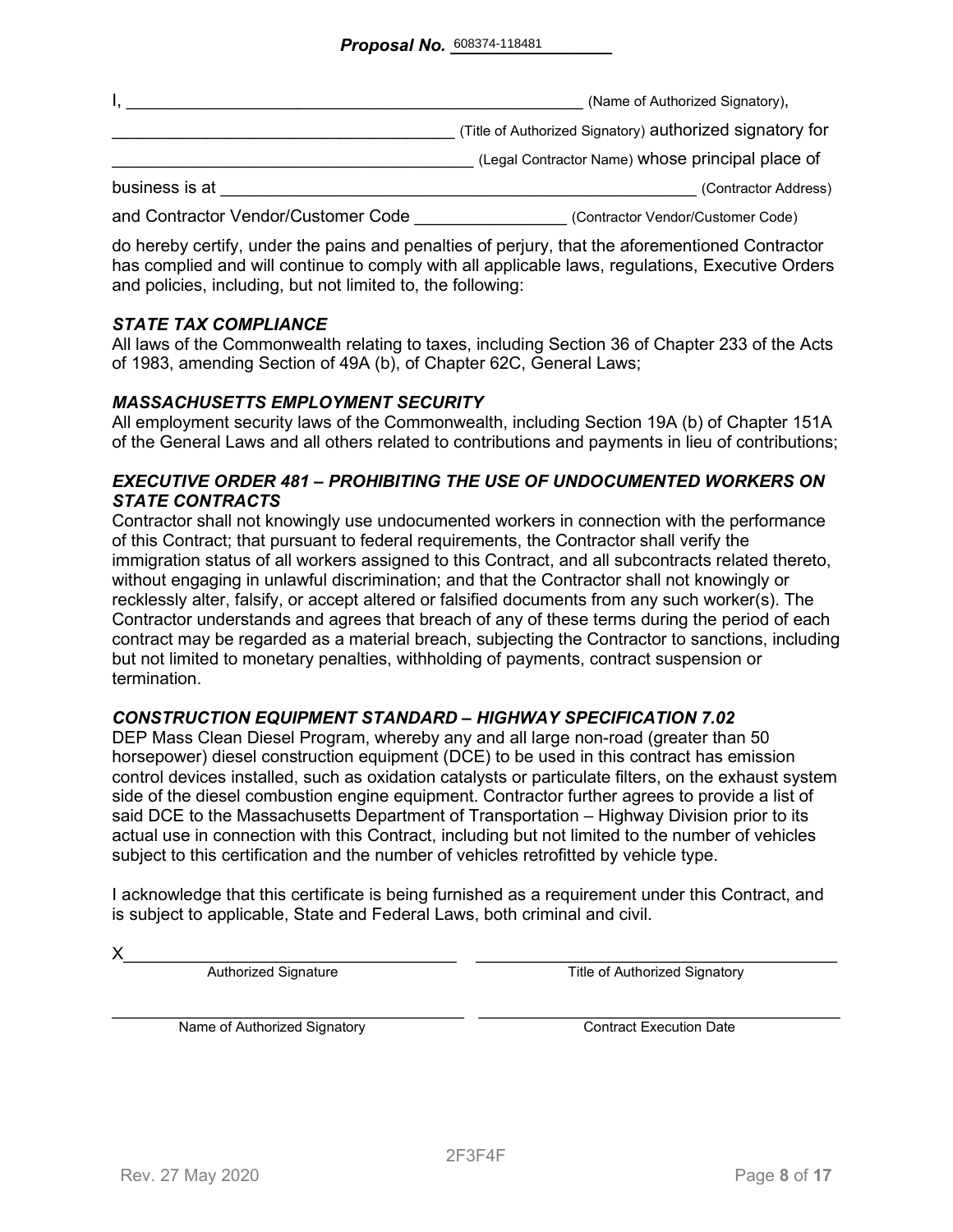### 5.1 DOCUMENT 00859 CONTRACTOR / SUBCONTRACTOR CERTIFICATION FORM ‡

| Contractor:                 |                     | Date:                                                                                                                                                                                                    |
|-----------------------------|---------------------|----------------------------------------------------------------------------------------------------------------------------------------------------------------------------------------------------------|
|                             |                     | ‡This form shall be prepared and submitted to MassDOT for every subcontractor; the Prime Contractor<br>shall ensure that the indicated documents have been given, as applicable, to its Sub-Contractors. |
| Subcontractor:              |                     |                                                                                                                                                                                                          |
| Contract No.: 118481        | Project No.: 608374 | Federal Aid No.: STP-0032(022) & TAP-0032(022)                                                                                                                                                           |
| Location: West Springfield  |                     |                                                                                                                                                                                                          |
| <b>Project Description:</b> |                     | West Springfield - Roadway Reconstruction and Related Work (Including Signals) on a Section of Memorial Avenue (Route 147)                                                                               |

**PART 1 CONTRACTOR CERTIFICATION:** I hereby certify, as an authorized official of this company, that to the best of my knowledge, information and belief, the company is in compliance with all applicable federal and state laws, rules, and regulations governing fair labor and employment practices, that the company will not discriminate in their employment practices, that the company will make good faith efforts to comply with the minority employee and women employee workforce participation ratio goals and specific affirmative action steps contained in Contract Document 00820 Commonwealth of Massachusetts Supplemental Equal Employment Opportunity, Non-Discrimination and Affirmative Action Program, and that the company will comply with the special provisions and documentation indicated below (as checked).

I further hereby certify, as an authorized official of this company, that the special provisions and documentation indicated below (as checked) have been or are included in, and made part of, the Subcontractor Agreement entered into with the firm named above.

|        | This is not a Federally-aided construction project<br>Doc. $#$                                                                                                                     |
|--------|------------------------------------------------------------------------------------------------------------------------------------------------------------------------------------|
|        | 00718 – Participation by Minority Or Women's Business Enterprises and SDVOBE†                                                                                                      |
|        | 00761 – Certification Regarding Debarment, Suspension, Ineligibility, and Voluntary<br>Exclusion                                                                                   |
|        | 00820 – MA Supplemental Equal Employment Opportunity, Non-Discrimination, and<br><b>Affirmative Action Program</b>                                                                 |
|        | 00821 – Electronic Reporting Requirements, Civil Rights Programs, and Certified<br>Payroll                                                                                         |
|        | 00859 – Contractor/Subcontractor Certification Form (this document)                                                                                                                |
| $\Box$ | 00860 - MA Employment Laws                                                                                                                                                         |
| $\Box$ | 00861 - Applicable State Wage Rates in the Contract Proposal**                                                                                                                     |
|        | B00842 – MA Schedule of Participation By Minority or Women Business Enterprises<br>(M/WBEs)                                                                                        |
|        | B00843 - MA Letter of Intent - M/WBEst                                                                                                                                             |
|        | B00844 - Schedule of Participation By SDVOBE                                                                                                                                       |
|        | B00845 - Letter of Intent - SDVOBE                                                                                                                                                 |
|        | B00846 - M/WBE or SDVOBE Joint Check Arrangement Approval Form                                                                                                                     |
|        | B00847 - Joint Venture Affidavit                                                                                                                                                   |
|        | ** Does not apply to Material Suppliers, unless performing work on-site<br>† Applies only if Subcontractor is a M/WBE; only include these forms for the particular M/WBE<br>Entity |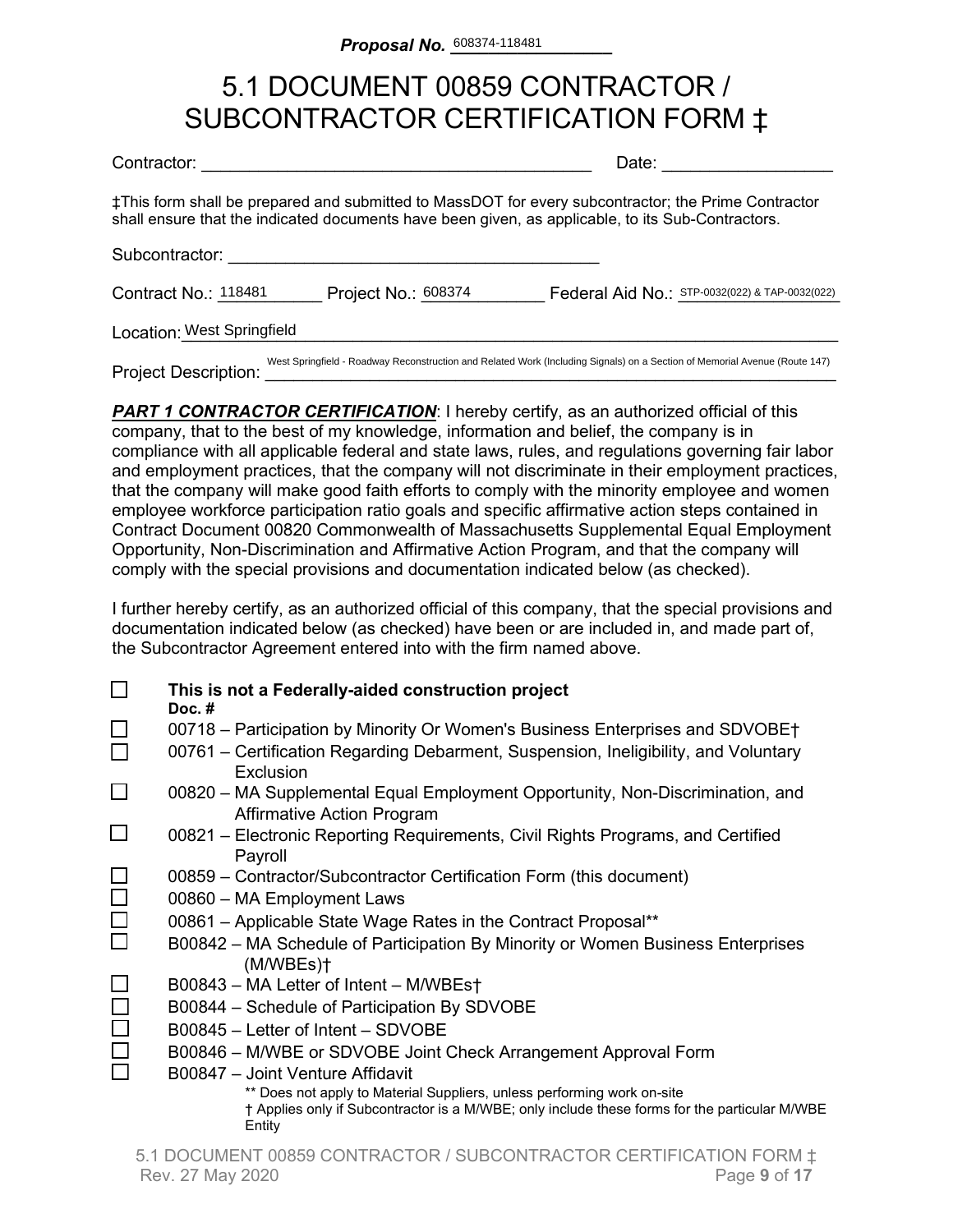|                                                                                       | This is a Federally-aided construction project (Federal Aid Number is present)<br>Doc.#                                                                 |  |  |
|---------------------------------------------------------------------------------------|---------------------------------------------------------------------------------------------------------------------------------------------------------|--|--|
|                                                                                       | 00719 - Special Provisions for Participation by Disadvantaged Business Enterprises†                                                                     |  |  |
|                                                                                       | 00760 – Form FHWA 1273 - Required Contract Provisions for Federal-Aid Construction<br>Contracts                                                         |  |  |
|                                                                                       | 00820 - MA Supplemental Equal Employment Opportunity, Non-Discrimination and<br><b>Affirmative Action Program</b>                                       |  |  |
|                                                                                       | 00821 - Electronic Reporting Requirements, Civil Rights Programs and Certified Payroll                                                                  |  |  |
|                                                                                       | 00859 - Contractor/Subcontractor Certification Form (this document)                                                                                     |  |  |
|                                                                                       | 00860 - MA Employment Laws                                                                                                                              |  |  |
|                                                                                       | 00870 - Standard Federal Equal Employment Opportunity Construction Contract                                                                             |  |  |
|                                                                                       | Specifications Executive Order 11246, 41 CFR Parts 60-4.2 and 60-4.3                                                                                    |  |  |
|                                                                                       | (Solicitations and Equal Opportunity Clauses)*                                                                                                          |  |  |
|                                                                                       | 00875 - Federal Trainee Special Provisions                                                                                                              |  |  |
|                                                                                       | B00853 - Schedule of Participation by Disadvantaged Business Enterprise†                                                                                |  |  |
|                                                                                       | B00854 - Letter of Intent - DBEst                                                                                                                       |  |  |
|                                                                                       | B00855 - DBE Joint Check Arrangement Approval Form                                                                                                      |  |  |
|                                                                                       | B00856 - Joint Venture Affidavit                                                                                                                        |  |  |
|                                                                                       | 00861 / 00880 - Applicable state and federal wage rates from Contract Proposal**<br>*Applicable only to Contracts or Subcontracts in excess of \$10,000 |  |  |
|                                                                                       | **Does not apply to Material Suppliers, unless performing work on-site                                                                                  |  |  |
|                                                                                       | † Applies only if Subcontractor is a DBE; only include these forms for the particular DBE Entity                                                        |  |  |
| Signed this<br>(Contract Execution Date) Under The Pains And<br>Penalties Of Perjury. |                                                                                                                                                         |  |  |
|                                                                                       |                                                                                                                                                         |  |  |
| X.                                                                                    | (Authorized Signature)                                                                                                                                  |  |  |
|                                                                                       | (Name of Authorized Signatory)                                                                                                                          |  |  |
|                                                                                       | (Title of Authorized Signatory)                                                                                                                         |  |  |

**PART 2 SUBCONTRACTOR CERTIFICATION:** I hereby certify, as an authorized official of this company, that the required documents in Part 1 above were physically incorporated in our Agreement/Subcontract with the Contractor and give assurance that this company will fully comply or make every good faith effort to comply with the same. I further certify that:

- 1. This company recognizes that if this is a Federal-Aid Project, then this Contract is covered by the equal employment opportunity laws administered and enforced by the United States Department of Labor ("USDOL"), Office of Federal Contract Compliance Programs ('OFCCP"). By signing below, we acknowledge that this company has certain reporting obligations to the OFCCP, as specified by 41 CFR Part 60-4.2.
- 2. This company further acknowledges that any contractor with fifty (50) or more employees on a Federal-aid Contract with a value of fifty-thousand (\$50,000) dollars or more must annually file an EEO-1 Report (SF 100) to the EEOC, Joint Reporting Committee, on or before September 30th, each year, as specified by 41 CFR Part 60-1.7a.
- 3. For more information regarding the federal reporting requirements, please contact the USDOL, OFCCP Regional Office, at 1-646-264-3170 or EEO-1, Joint Reporting Committee at 1-866-286-6440. You may also find guidance at: <http://www.dol.gov/ofccp/TAguides/consttag.pdf> or [http://www.wdol.gov/dba.aspx#0.](http://www.wdol.gov/dba.aspx#0)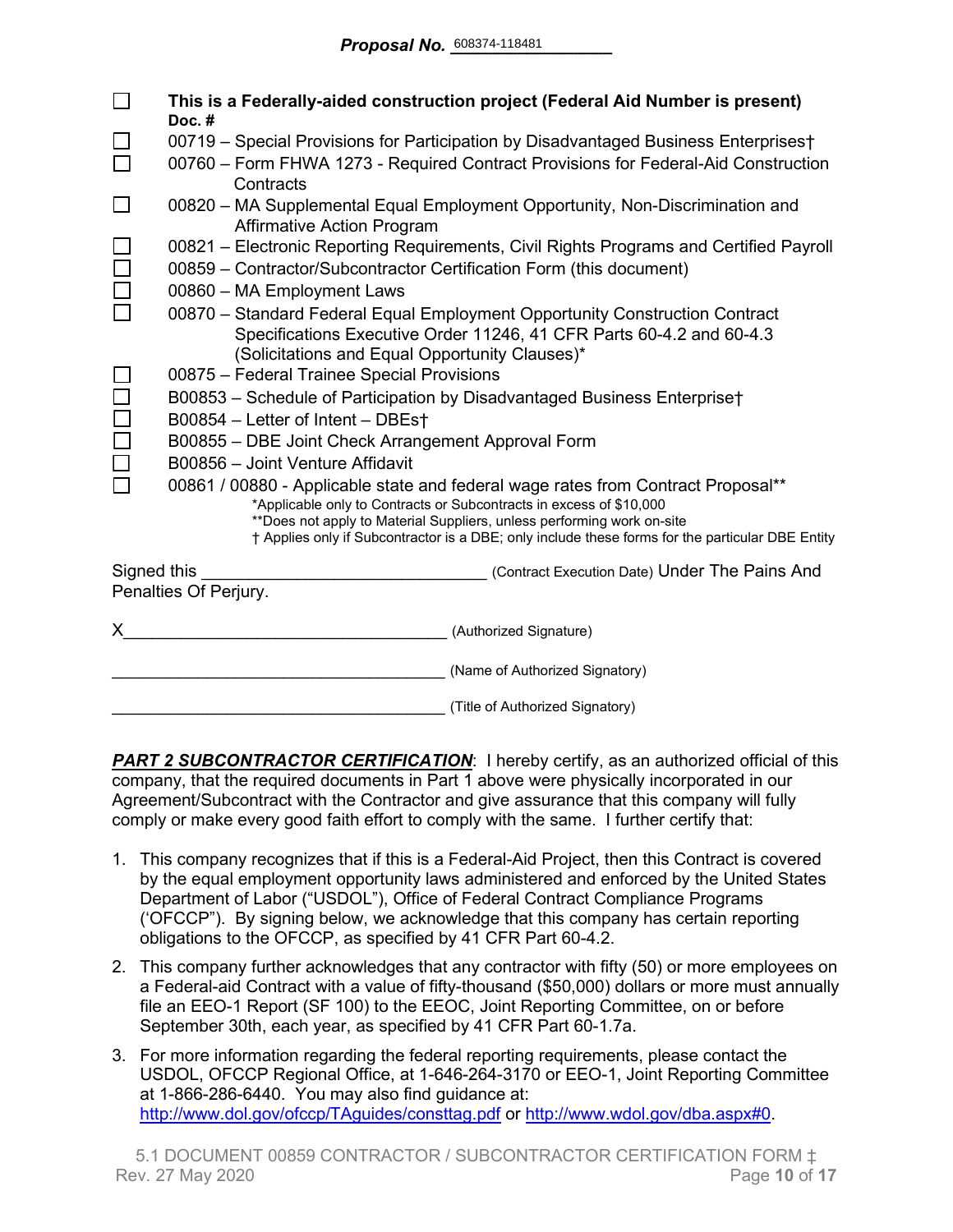- 4. This company  $\Box$  has  $\Box$  has not participated in a previous contract or subcontract subject to the Equal Opportunity clauses set forth in 41 CFR Part 60-4 and Executive Order 11246, and where required, has filed with the Joint Reporting Committee, the Director of the Office of Federal Contract Compliance Programs or the EEO Commission all reports due under the applicable filing requirements.
- 5. This company is in full compliance with applicable Federal and Commonwealth of Massachusetts laws, rules, and regulations and is not currently debarred or disqualified from bidding on or participating in construction contracts in any jurisdiction of the United States. See : http://www.massdot.state.ma.us/Debarred.aspx.
- 6. This company is properly registered and in good standing with the Office of the Secretary of the Commonwealth.

| Signed this<br>And Penalties Of Perjury. | (Subcontractor Certification Date) Under The Pains |
|------------------------------------------|----------------------------------------------------|
| Subcontractor:                           | Х                                                  |
| Address:                                 | (Authorized Signature)                             |
| Telephone Number:                        |                                                    |
| Federal I.D. Number:                     | (Print Name and Title)                             |
| <b>Estimated Start Date:</b>             |                                                    |
| <b>Estimated Completion Date:</b>        |                                                    |
| <b>Estimated Dollar Amount:</b>          | Date                                               |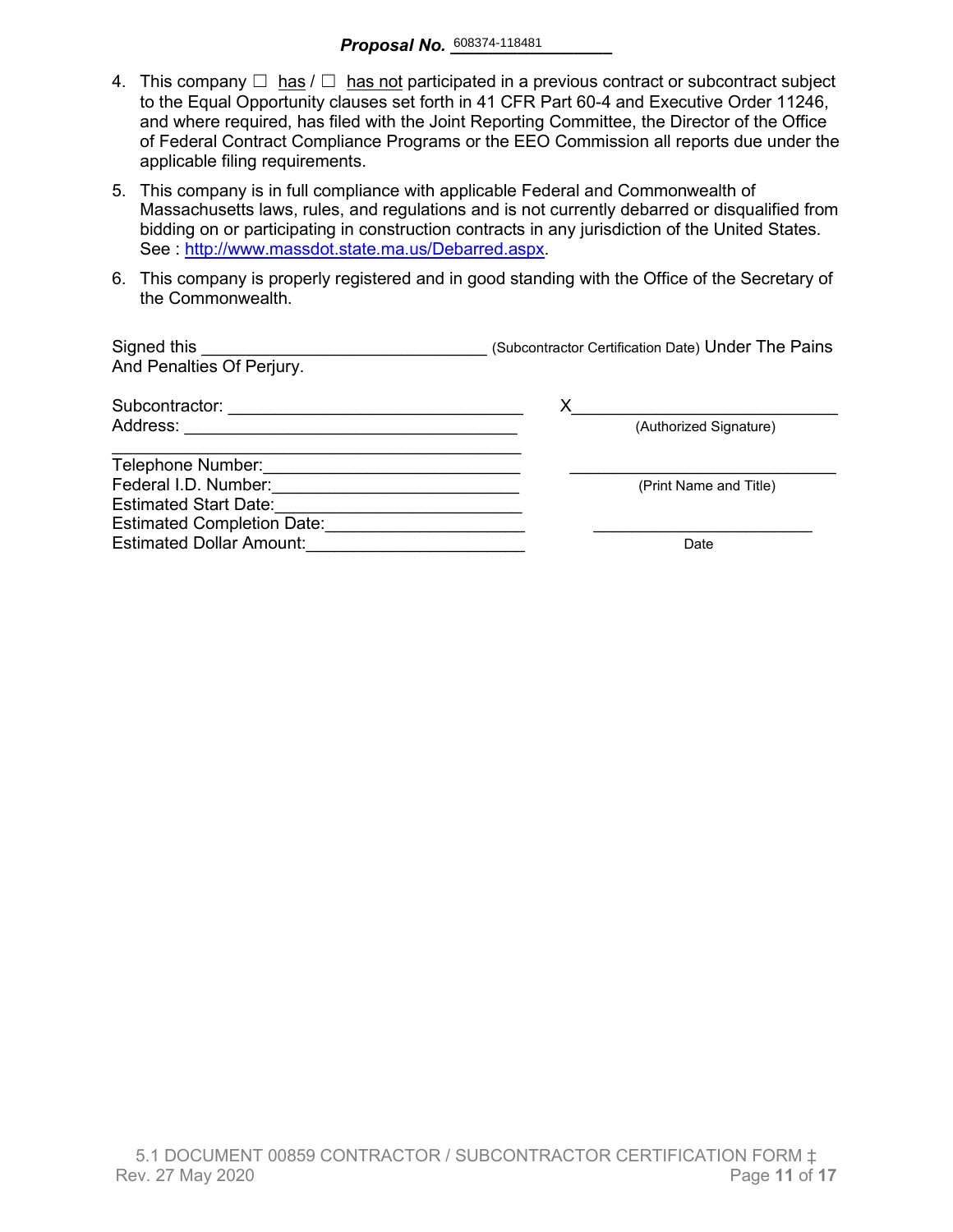### 5.2 DOCUMENT 00859 CONTRACTOR / SUBCONTRACTOR CERT. FORM  $\ddagger$  (2<sup>nd</sup> Copy)

| Contractor:                 |                     | Date:                                                                                                                                                                                                    |
|-----------------------------|---------------------|----------------------------------------------------------------------------------------------------------------------------------------------------------------------------------------------------------|
|                             |                     | ‡This form shall be prepared and submitted to MassDOT for every subcontractor; the Prime Contractor<br>shall ensure that the indicated documents have been given, as applicable, to its Sub-Contractors. |
| Subcontractor:              |                     |                                                                                                                                                                                                          |
| Contract No.: 118481        | Project No.: 608374 | Federal Aid No.: STP-0032(022) & TAP-0032(022)                                                                                                                                                           |
| Location: West Springfield  |                     |                                                                                                                                                                                                          |
| <b>Project Description:</b> |                     | West Springfield - Roadway Reconstruction and Related Work (Including Signals) on a Section of Memorial Avenue (Route 147)                                                                               |

**PART 1 CONTRACTOR CERTIFICATION:** I hereby certify, as an authorized official of this company, that to the best of my knowledge, information and belief, the company is in compliance with all applicable federal and state laws, rules, and regulations governing fair labor and employment practices, that the company will not discriminate in their employment practices, that the company will make good faith efforts to comply with the minority employee and women employee workforce participation ratio goals and specific affirmative action steps contained in Contract Document 00820 Commonwealth of Massachusetts Supplemental Equal Employment Opportunity, Non-Discrimination and Affirmative Action Program, and that the company will comply with the special provisions and documentation indicated below (as checked).

I further hereby certify, as an authorized official of this company, that the special provisions and documentation indicated below (as checked) have been or are included in, and made part of, the Subcontractor Agreement entered into with the firm named above.

|        | This is not a Federally-aided construction project<br>Doc. $#$                                                                                                                     |
|--------|------------------------------------------------------------------------------------------------------------------------------------------------------------------------------------|
|        | 00718 – Participation by Minority Or Women's Business Enterprises and SDVOBE†<br>00761 - Certification Regarding Debarment, Suspension, Ineligibility, and Voluntary               |
|        | Exclusion                                                                                                                                                                          |
| $\Box$ | 00820 – MA Supplemental Equal Employment Opportunity, Non-Discrimination, and<br><b>Affirmative Action Program</b>                                                                 |
| ⊔      | 00821 – Electronic Reporting Requirements, Civil Rights Programs, and Certified<br>Payroll                                                                                         |
|        | 00859 – Contractor/Subcontractor Certification Form (this document)                                                                                                                |
|        | 00860 - MA Employment Laws                                                                                                                                                         |
| $\Box$ | 00861 – Applicable State Wage Rates in the Contract Proposal**                                                                                                                     |
|        | B00842 – MA Schedule of Participation By Minority or Women Business Enterprises<br>(M/WBEs)                                                                                        |
|        | B00843 – MA Letter of Intent – M/WBEs†                                                                                                                                             |
|        | B00844 - Schedule of Participation By SDVOBE                                                                                                                                       |
|        | B00845 - Letter of Intent - SDVOBE                                                                                                                                                 |
|        | B00846 - M/WBE or SDVOBE Joint Check Arrangement Approval Form                                                                                                                     |
|        | B00847 - Joint Venture Affidavit                                                                                                                                                   |
|        | ** Does not apply to Material Suppliers, unless performing work on-site<br>† Applies only if Subcontractor is a M/WBE; only include these forms for the particular M/WBE<br>Entity |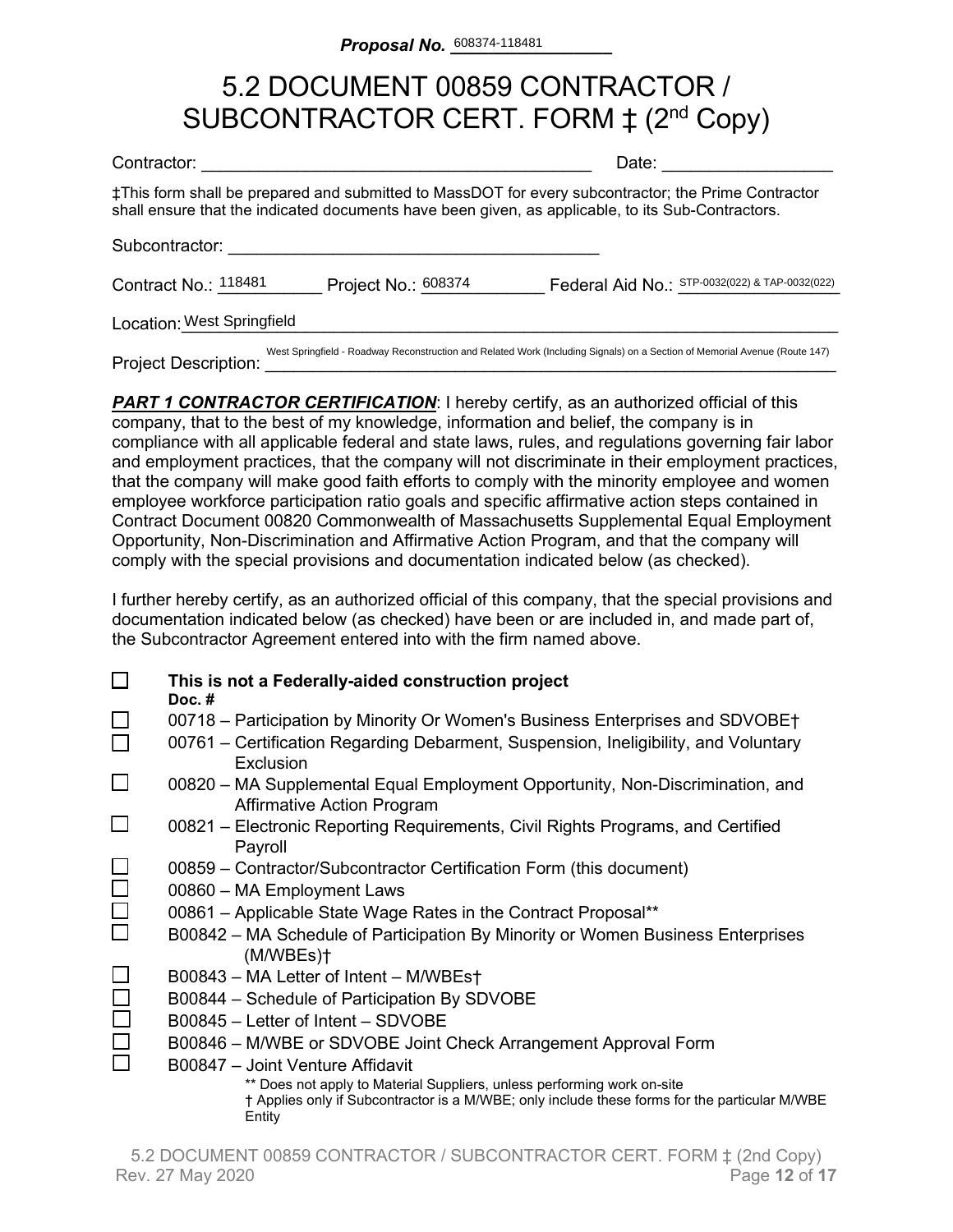|             | This is a Federally-aided construction project (Federal Aid Number is present)<br>Doc.#                                                                                                                                                                                                                                               |  |  |  |  |  |  |  |  |  |  |
|-------------|---------------------------------------------------------------------------------------------------------------------------------------------------------------------------------------------------------------------------------------------------------------------------------------------------------------------------------------|--|--|--|--|--|--|--|--|--|--|
|             | 00719 - Special Provisions for Participation by Disadvantaged Business Enterprises†                                                                                                                                                                                                                                                   |  |  |  |  |  |  |  |  |  |  |
|             | 00760 - Form FHWA 1273 - Required Contract Provisions for Federal-Aid Construction<br>Contracts                                                                                                                                                                                                                                       |  |  |  |  |  |  |  |  |  |  |
|             | 00820 - MA Supplemental Equal Employment Opportunity, Non-Discrimination and<br><b>Affirmative Action Program</b>                                                                                                                                                                                                                     |  |  |  |  |  |  |  |  |  |  |
|             | 00821 - Electronic Reporting Requirements, Civil Rights Programs and Certified Payroll<br>00859 - Contractor/Subcontractor Certification Form (this document)                                                                                                                                                                         |  |  |  |  |  |  |  |  |  |  |
|             | 00860 - MA Employment Laws                                                                                                                                                                                                                                                                                                            |  |  |  |  |  |  |  |  |  |  |
|             | 00870 - Standard Federal Equal Employment Opportunity Construction Contract<br>Specifications Executive Order 11246, 41 CFR Parts 60-4.2 and 60-4.3<br>(Solicitations and Equal Opportunity Clauses)*                                                                                                                                 |  |  |  |  |  |  |  |  |  |  |
|             | 00875 - Federal Trainee Special Provisions                                                                                                                                                                                                                                                                                            |  |  |  |  |  |  |  |  |  |  |
|             | B00853 - Schedule of Participation by Disadvantaged Business Enterprise†                                                                                                                                                                                                                                                              |  |  |  |  |  |  |  |  |  |  |
|             | B00854 - Letter of Intent - DBEs†                                                                                                                                                                                                                                                                                                     |  |  |  |  |  |  |  |  |  |  |
|             | B00855 - DBE Joint Check Arrangement Approval Form                                                                                                                                                                                                                                                                                    |  |  |  |  |  |  |  |  |  |  |
|             | B00856 - Joint Venture Affidavit                                                                                                                                                                                                                                                                                                      |  |  |  |  |  |  |  |  |  |  |
|             | 00861 / 00880 - Applicable state and federal wage rates from Contract Proposal**<br>*Applicable only to Contracts or Subcontracts in excess of \$10,000<br>**Does not apply to Material Suppliers, unless performing work on-site<br>† Applies only if Subcontractor is a DBE; only include these forms for the particular DBE Entity |  |  |  |  |  |  |  |  |  |  |
| Signed this | (Contract Execution Date) Under The Pains And                                                                                                                                                                                                                                                                                         |  |  |  |  |  |  |  |  |  |  |
|             | Penalties Of Perjury.                                                                                                                                                                                                                                                                                                                 |  |  |  |  |  |  |  |  |  |  |
|             | (Authorized Signature)                                                                                                                                                                                                                                                                                                                |  |  |  |  |  |  |  |  |  |  |
|             | (Name of Authorized Signatory)                                                                                                                                                                                                                                                                                                        |  |  |  |  |  |  |  |  |  |  |
|             | (Title of Authorized Signatory)                                                                                                                                                                                                                                                                                                       |  |  |  |  |  |  |  |  |  |  |

**PART 2 SUBCONTRACTOR CERTIFICATION:** I hereby certify, as an authorized official of this company, that the required documents in Part 1 above were physically incorporated in our Agreement/Subcontract with the Contractor and give assurance that this company will fully comply or make every good faith effort to comply with the same. I further certify that:

- 7. This company recognizes that if this is a Federal-Aid Project, then this Contract is covered by the equal employment opportunity laws administered and enforced by the United States Department of Labor ("USDOL"), Office of Federal Contract Compliance Programs ('OFCCP"). By signing below, we acknowledge that this company has certain reporting obligations to the OFCCP, as specified by 41 CFR Part 60-4.2.
- 8. This company further acknowledges that any contractor with fifty (50) or more employees on a Federal-aid Contract with a value of fifty-thousand (\$50,000) dollars or more must annually file an EEO-1 Report (SF 100) to the EEOC, Joint Reporting Committee, on or before September 30th, each year, as specified by 41 CFR Part 60-1.7a.
- 9. For more information regarding the federal reporting requirements, please contact the USDOL, OFCCP Regional Office, at 1-646-264-3170 or EEO-1, Joint Reporting Committee at 1-866-286-6440. You may also find guidance at: <http://www.dol.gov/ofccp/TAguides/consttag.pdf> or [http://www.wdol.gov/dba.aspx#0.](http://www.wdol.gov/dba.aspx#0)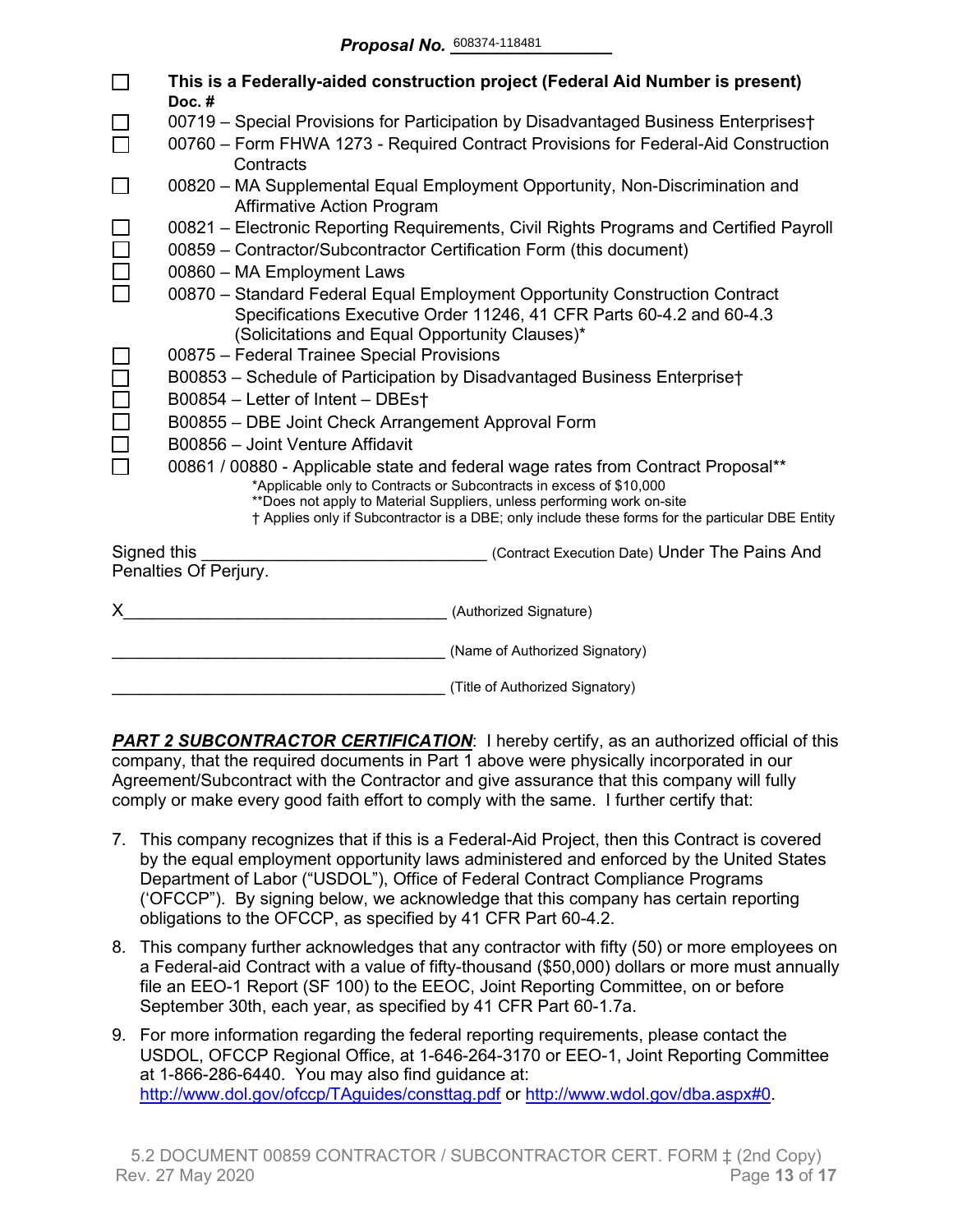- 10. This company  $\Box$  has  $\Box$  has not participated in a previous contract or subcontract subject to the Equal Opportunity clauses set forth in 41 CFR Part 60-4 and Executive Order 11246, and where required, has filed with the Joint Reporting Committee, the Director of the Office of Federal Contract Compliance Programs or the EEO Commission all reports due under the applicable filing requirements.
- 11. This company is in full compliance with applicable Federal and Commonwealth of Massachusetts laws, rules, and regulations and is not currently debarred or disqualified from bidding on or participating in construction contracts in any jurisdiction of the United States. See : [http://www.massdot.state.ma.us/Debarred.aspx.](http://www.massdot.state.ma.us/Debarred.aspx)
- 12. This company is properly registered and in good standing with the Office of the Secretary of the Commonwealth.

| Signed this<br>And Penalties Of Perjury. | (Subcontractor Certification Date) Under The Pains |
|------------------------------------------|----------------------------------------------------|
| Subcontractor:                           | х                                                  |
| Address:                                 | (Authorized Signature)                             |
| Telephone Number:                        |                                                    |
| Federal I.D. Number:                     | (Print Name and Title)                             |
| <b>Estimated Start Date:</b>             |                                                    |
| <b>Estimated Completion Date:</b>        |                                                    |
| <b>Estimated Dollar Amount:</b>          | Date                                               |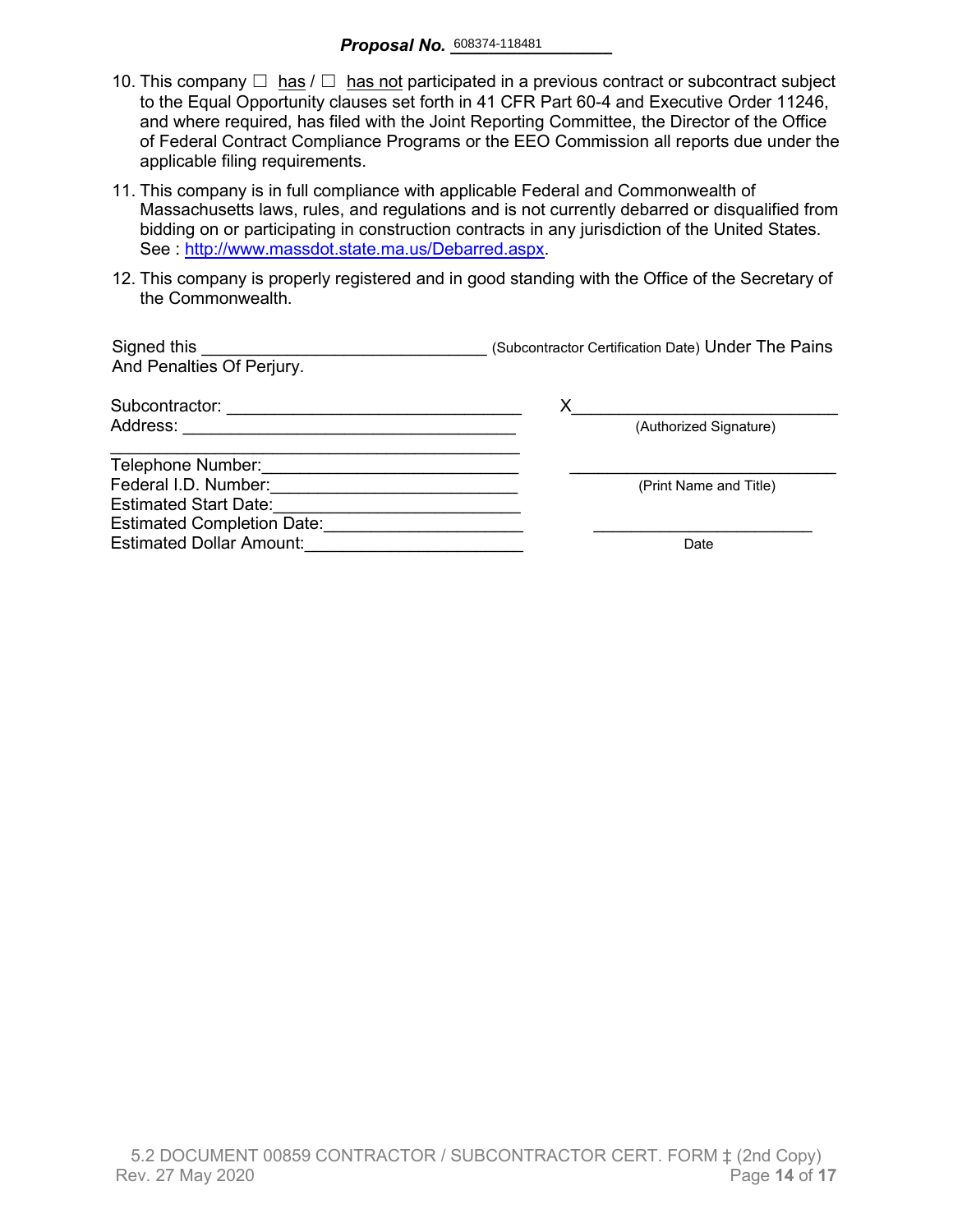# 6. OUT OF STATE CERTIFICATE (SAMPLE)

*\*Must Come from Secretary of State of the Commonwealth of Massachusetts\**

To Whom It May Concern:

I hereby certify that according to the records of this office,

\_\_\_\_\_\_\_\_\_\_\_\_\_\_\_\_\_\_\_\_\_\_\_\_\_\_\_\_\_\_\_\_\_\_\_\_\_\_\_\_\_\_\_\_ (Company Name)

a corporation organized under the laws of \_\_\_\_\_\_\_\_

(State Organized Under)

on **on Example 2** was qualified to do business in this Commonwealth on (Date Qualified to do Business in MA)

(Date of Qualification Inquiry) under the provisions of the General Laws, and I further certify (Date of Qualification Inquiry)

that said corporation is still qualified to do business in this Commonwealth.

I also certify that said corporation is not delinquent in the filing of any annual reports required to date.

In testimony of which, I have hereunto affixed the Great Seal of the Commonwealth on the date first above written.

*X*<br>(Signature of Secretary of State) **Alternative State Seal State Seal Alternative State** 

Certificate Number: \_\_\_\_\_\_\_\_\_\_\_\_\_\_\_\_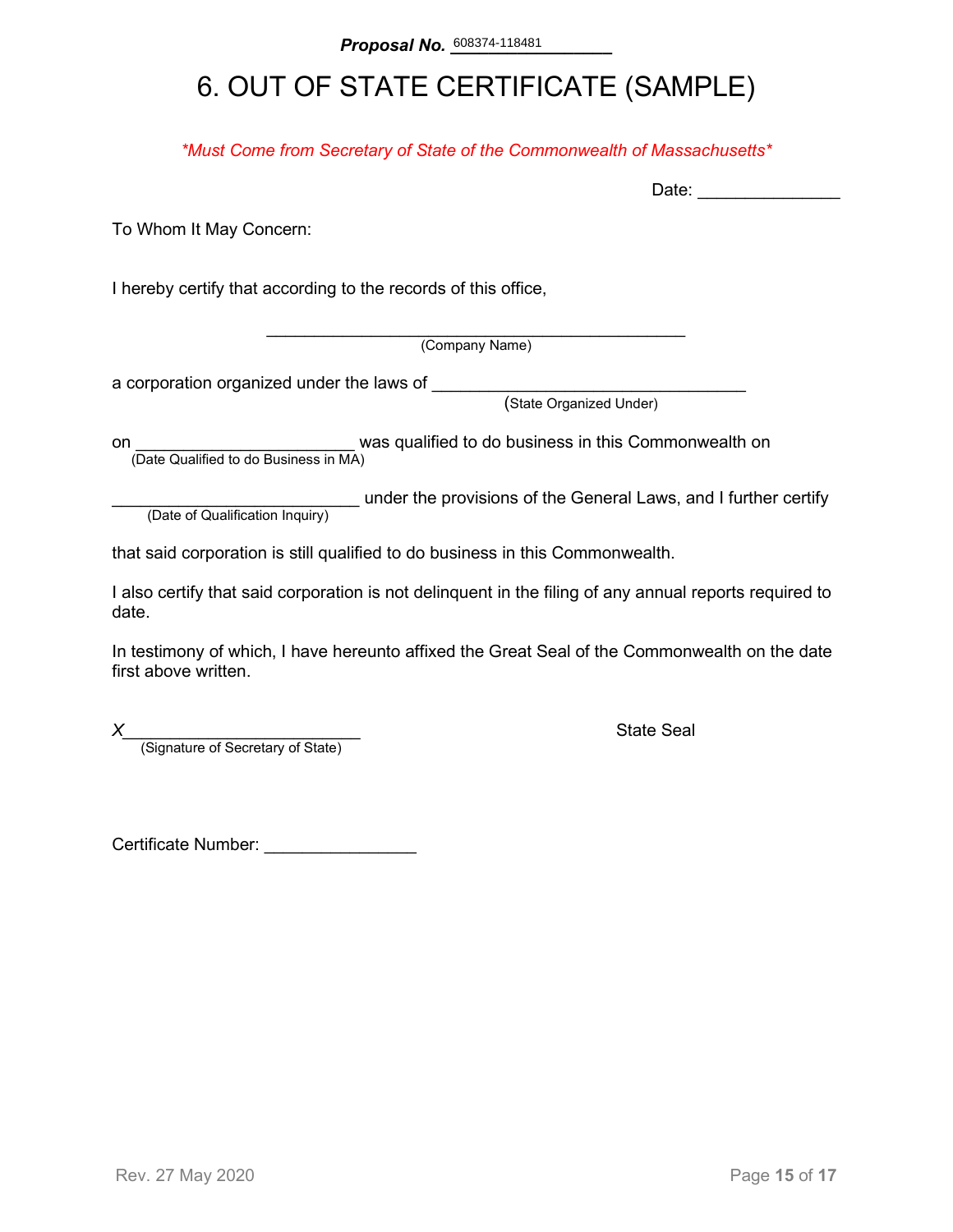## 7. DIESEL CONSTRUCTION EQUIPMENT DATA SHEET

Contractor Name: <u>Contractor Name:</u> Exercise Contract No: <sup>118481</sup> Contract No: 118481

Project Name: Section of Memorial Avenue (Route 147) **Example 20 and Section**: *Location:* West Springfield **Location:** New Springfield West Springfield - Roadway Reconstruction and Related Work (Including Signals) on a

Location: West Springfield

| Equipment<br><b>Type</b> | Own<br>Rent | Equipment<br><b>Make</b> | Equipment<br>Model &<br>Year | <b>Fuel Type</b> | Equipment<br><b>VIN</b> | Equipment<br><b>HP Rating</b> | ECD Type<br>DOC/DPF | <b>ECD</b><br>Manufact. | <b>ECD</b><br><b>Make</b> | <b>ECD</b><br><b>Model</b> | <b>ECD</b><br>Cert. | <b>ECD Install</b><br><b>Date</b> |
|--------------------------|-------------|--------------------------|------------------------------|------------------|-------------------------|-------------------------------|---------------------|-------------------------|---------------------------|----------------------------|---------------------|-----------------------------------|
|                          |             |                          |                              |                  |                         |                               |                     |                         |                           |                            |                     |                                   |
|                          |             |                          |                              |                  |                         |                               |                     |                         |                           |                            |                     |                                   |
|                          |             |                          |                              |                  |                         |                               |                     |                         |                           |                            |                     |                                   |
|                          |             |                          |                              |                  |                         |                               |                     |                         |                           |                            |                     |                                   |
|                          |             |                          |                              |                  |                         |                               |                     |                         |                           |                            |                     |                                   |
|                          |             |                          |                              |                  |                         |                               |                     |                         |                           |                            |                     |                                   |
|                          |             |                          |                              |                  |                         |                               |                     |                         |                           |                            |                     |                                   |
|                          |             |                          |                              |                  |                         |                               |                     |                         |                           |                            |                     |                                   |